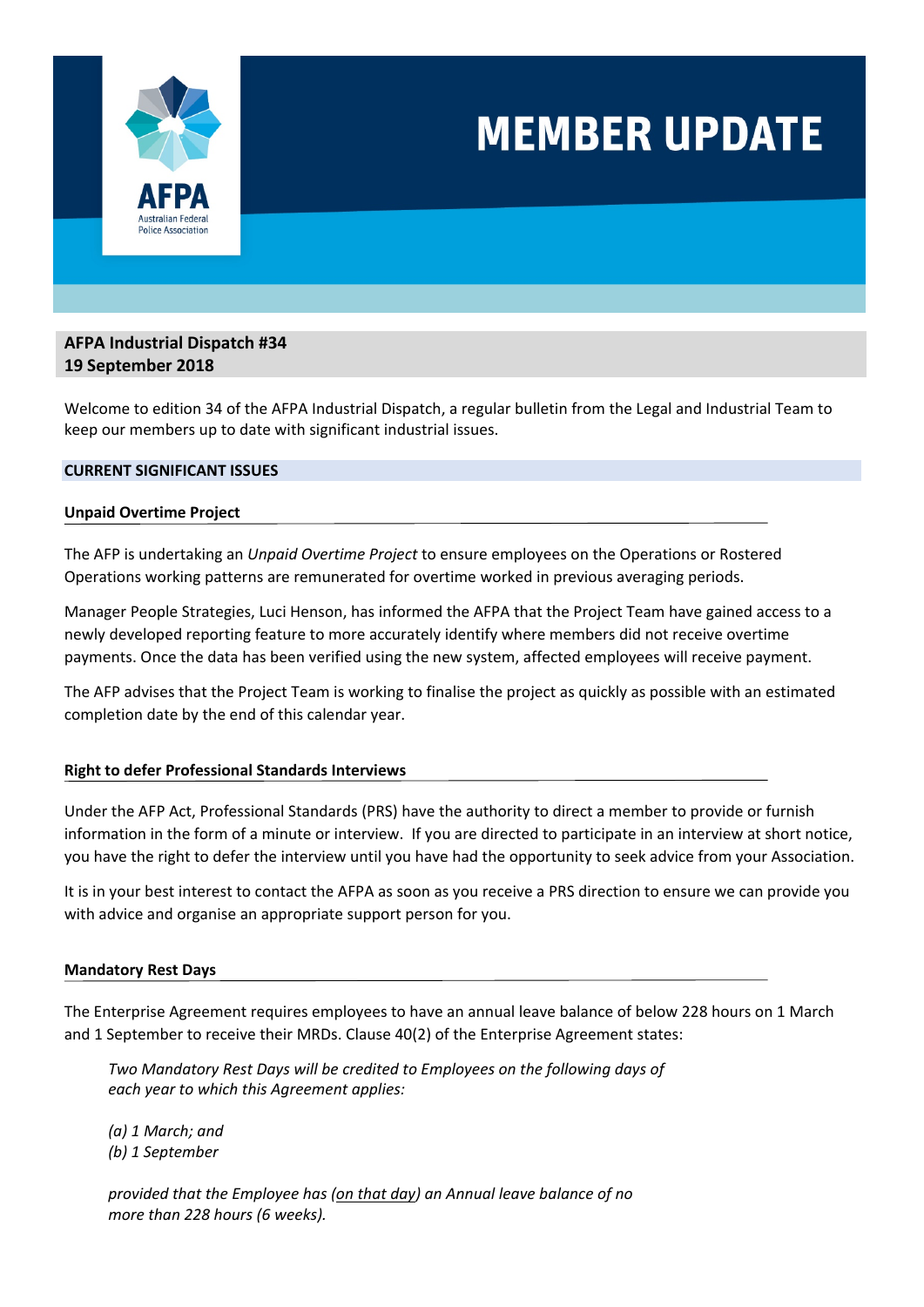The interpretation of "*on that* day" can cause issues for members. The MRD credit dates coincide with the accrual of annual leave, which occurs on the first day of every calendar month. This means that if members reduce their annual leave balance to below 228 hours prior to 1 March or 1 September, but the simultaneous accrual of annual leave brings them over the 228‐hour threshold, they may not accrue their MRDs.

This was the experience for several AFPA members at the start of this month. Fortunately, the AFP agreed this strict interpretation of the EA was unreasonable and affected members were credited their MRDs.

Additionally, it is important to use MRDs within a six‐month period otherwise you will lose them, in accordance with clause 40(3) of the EA. If you are unable to do so, you can apply for an exemption through your chain of command.

If you did not receive your MRDs on 1 September, contact your Pay Roll team in the first instance. If you are unsatisfied with their response, please contact the AFPA for advice.

## **Definition of "bullying and harassment'**

You have the right not to be bullied or harassed in the workplace. Since the publication of the Broderick Report, the AFP has taken numerous steps to address workplace bullying, from the creation of Safe Place to a proposed re-categorisation of the AFP Code of Conduct. However, workplace bullying continues to be a problem for members at all levels of the organisation.

The Fair Work Commission states that workplace bullying occurs when:

- An individual or group of individuals repeatedly behaves unreasonably towards a worker or a group of workers at work; and
- the behaviour creates a risk to health and safety.

According to cases heard in the Fair Work Commission and other jurisdictions, the following behaviours can constitute workplace bullying if they occur repeatedly:

*… intimidation, coercion, threats, humiliation, shouting , sarcasm, victimisation, terrorising, singling‐ out, malicious pranks, physical abuse, verbal abuse, emotional abuse, belittling, bad faith, harassment, conspiracy to harm, ganging‐up, isolation, freezing‐out, ostracism, innuendo, rumour‐ mongering, disrespect, mobbing, mocking, victim‐blaming, discrimination, practical jokes/initiation, exclusion from work‐related events, and unreasonable work expectations.* 

Reasonable management action performed in a reasonable manner does not constitute workplace bullying.

If left unchecked, workplace bullying can have a damaging impact on an individual's physical health and emotional well-being. Health consequences can include depression, anxiety, sleep disorder, nausea, musculoskeletal complaints, and muscle tension. It is important to note that under anti-bullying laws, an individual only needs to demonstrate that the bullying caused a risk to health and safety, rather than proving it resulted in actual harm to health and safety.

If you think you are experiencing workplace bullying or harassment, please contact the Team.

# **Closure of Team Leader/Sergeant Recruitment Pool (VRN 0391/17)**

On 24 August, the AFPA contacted National Manager, People, Safety and Security Philippa Crome regarding the closure of the pool of successful candidates for Team Leaders and Sergeants (VRN 0391/17) prior to the usual 12‐ month open period. The AFP has explained its reasons in the email exchange which we have reproduced in full below.

If this exchange and the AFP's explanation raises any issues for you that you would like to share, please send them to: vicki.linabury@afpa.org.au.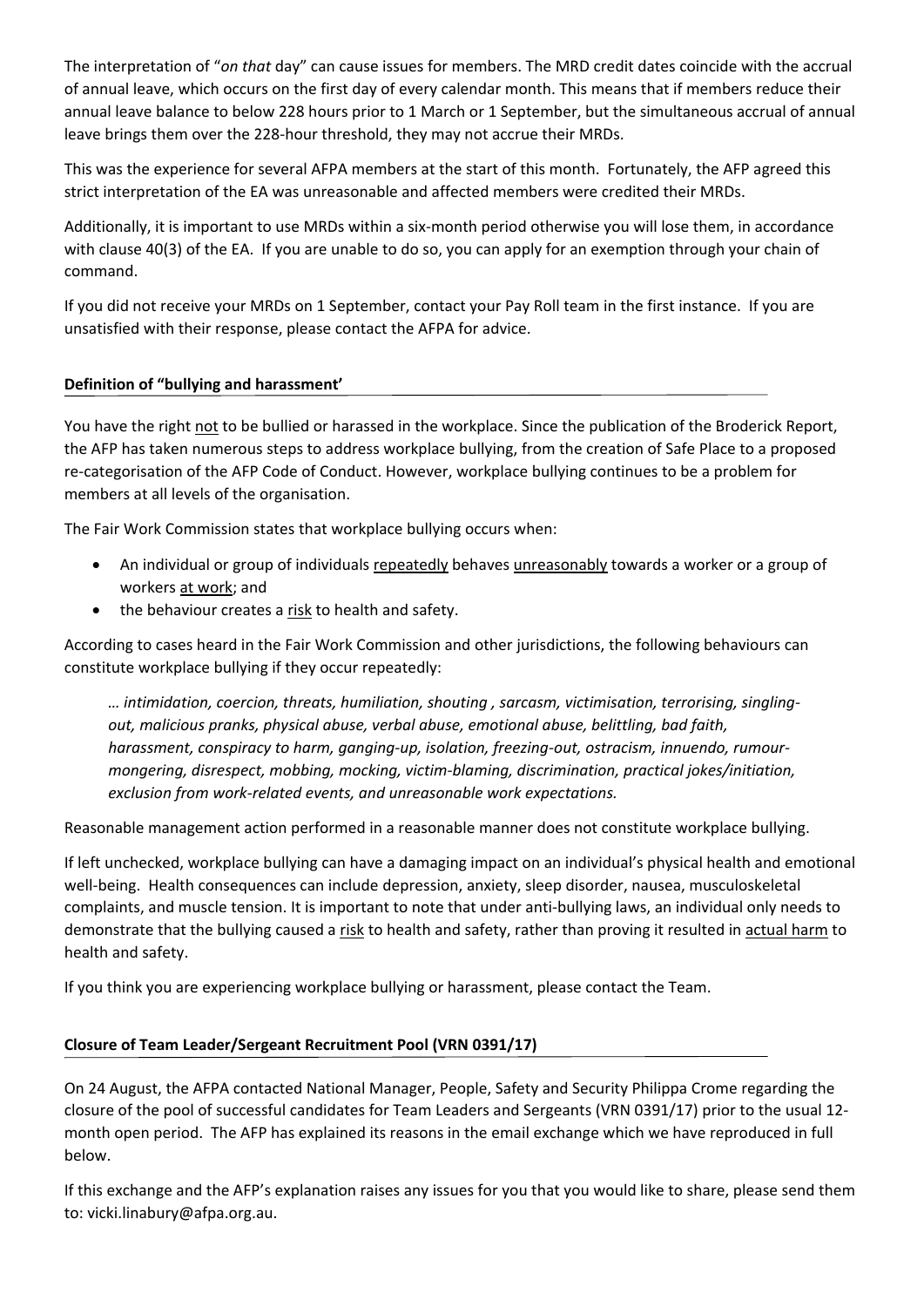**From:** Vicki Linabury [mailto:Vicki.Linabury@afpa.org.au] **Sent:** Friday, 24 August 2018 3:58 PM **To:** Crome, Philippa **Subject:** VRN 0391/17 Team Leader/Sergeant ‐ closure of pool

Hi Phillippa.

Thank you for your earlier advice that the delegate had decided to close the pool of successful candidates for VRN 0391/17 (Team Leader/Sergeant) prior to the usual 12 month open period.

As we have received a number of queries from our members about why the pool was closed, could you please provide the reasons for this decision in accordance with clause 15.11 of the AFP National Guideline on recruitment.

Kind regards

Vicki

From: Henson, Luci <Luci.Henson@afp.gov.au> **Sent:** Tuesday, 11 September 2018 1:11 PM **To:** Vicki Linabury <Vicki.Linabury@afpa.org.au> **Cc:** Industrial‐Relations <Industrial‐Relations@afp.gov.au> **Subject:** Response ‐ Team Leader/Sergeant ‐ closure of pool [SEC=UNCLASSIFIED]

Hi Vicki

Thank you for your email below dated 24 August 2018 in relation to the closure of the merit pool for VRN 0391/17 Team Leader/Sergeant. NMPSS has asked that I reply on her behalf, noting she is currently interstate.

The decision to close the abovementioned merit pool was made by NMPSS as the delegate after all successful candidates were made an initial offer. The decision was made in consultation with the AFP Performance and Budget Monitoring Committee (PBMC) after considering staffing requirements across the AFP and our planned commencement of a new police Team Leader/Sergeant process shortly after. This is in addition to the Tactical Response Sergeant (applications closed 9 August), PSO Sergeant (applications closed 16 August) and Close Personal Protection Sergeant (applications closed 23 August) rounds that are currently underway. While each of these processes will be finalised at different times, due to the variance in application closing dates and applicant volumes, we expect that all processes will be finalised and new pools created this calendar year.

The decision to close the VRN 0391/17 Team Leader/Sergeant pool was communicated to all National Managers for information and sharing with their teams who had impacted employees, prior to the applicants that were remaining in the merit pool being notified.

Regards

**MS LUCI HENSON** MANAGER, PEOPLE STRATEGIES PEOPLE, SAFETY & SECURITY

**From:** Vicki Linabury [mailto:Vicki.Linabury@afpa.org.au] **Sent:** Wednesday, 12 September 2018 8:13 AM **To:** Henson, Luci **Cc:** Industrial‐Relations **Subject:** RE: Response ‐ Team Leader/Sergeant ‐ closure of pool [SEC=UNCLASSIFIED]